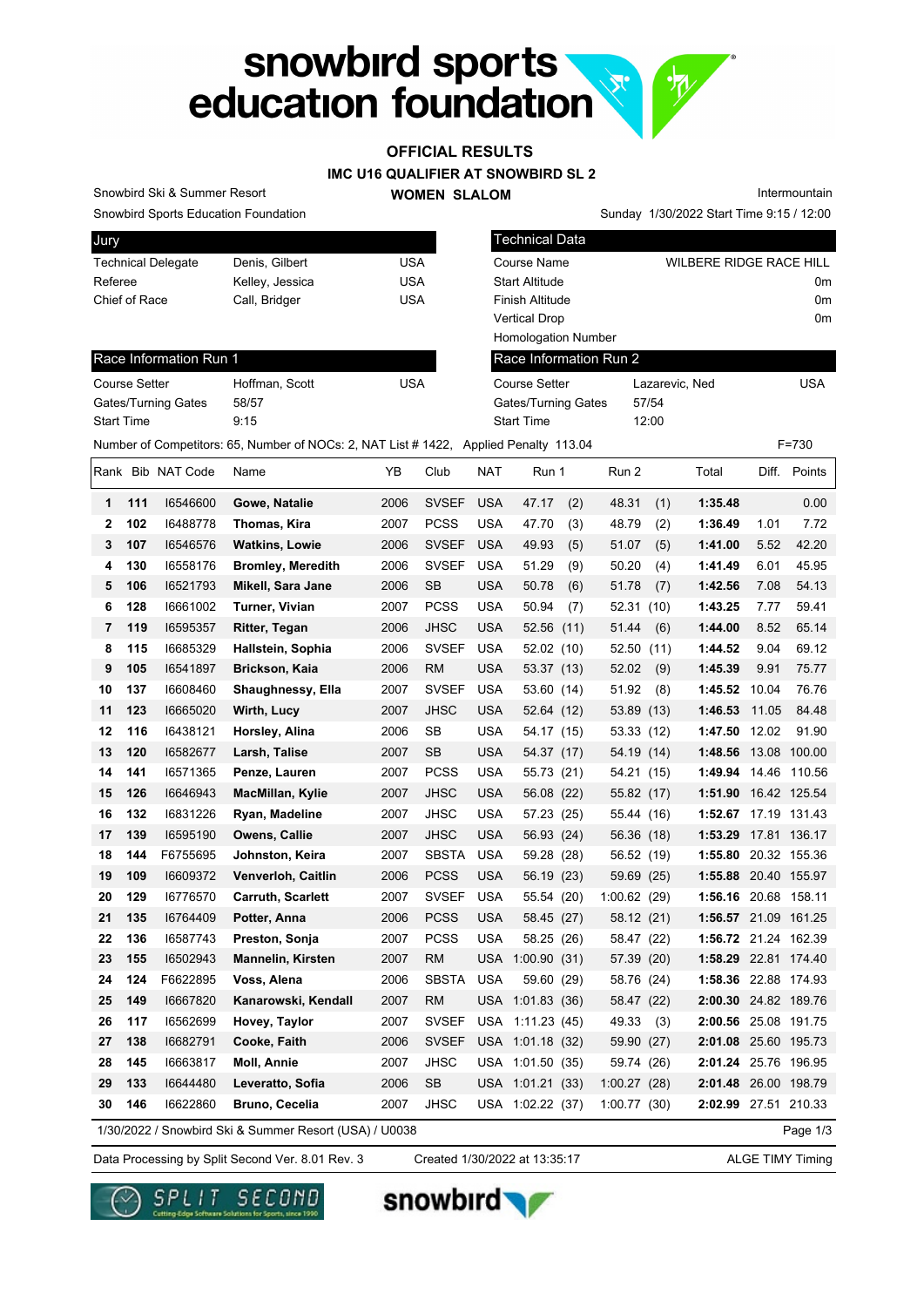### **IMC U16 QUALIFIER AT SNOWBIRD SL 2 WOMEN SLALOM OFFICIAL RESULTS**

Snowbird Sports Education Foundation Snowbird Ski & Summer Resort

Intermountain

|    |     | Rank Bib NAT Code | Name                                   | YB   | Club         | <b>NAT</b>       | Run 1            | Run 2       | Total                | Diff. | Points       |
|----|-----|-------------------|----------------------------------------|------|--------------|------------------|------------------|-------------|----------------------|-------|--------------|
| 31 | 148 | 16747635          | Kirby, Greta                           | 2007 | <b>PCSS</b>  |                  | USA 1:01.47 (34) | 1:02.12(33) | 2:03.59              |       | 28.11 214.92 |
| 32 | 143 | 16780373          | Pehrson, Ruby                          | 2007 | <b>BR</b>    |                  | USA 1:02.88 (38) | 1:01.68(31) | 2:04.56              |       | 29.08 222.33 |
| 33 | 150 | 16830016          | Jones, Campbell                        | 2007 | <b>SBN</b>   |                  | USA 1:03.49 (39) | 1:02.09(32) | 2:05.58 30.10 230.13 |       |              |
| 34 | 156 | 16852373          | Oakey, Aubrey                          | 2007 | <b>BBSEF</b> |                  | USA 1:04.47 (41) | 1:02.64(34) | 2:07.11              |       | 31.63 241.83 |
| 35 | 152 | 16555426          | Umble, Jenna                           | 2007 | <b>SB</b>    |                  | USA 1:04.40 (40) | 1:03.81(36) | 2:08.21 32.73 250.24 |       |              |
| 36 | 140 | 16571082          | Pringle, Scarlet                       | 2007 | <b>SVSEF</b> | <b>USA</b>       | 59.71 (30)       | 1:09.63(40) | 2:09.34 33.86 258.88 |       |              |
| 37 | 164 | 16524748          | Tiranno, Jenna                         | 2005 | <b>PCSS</b>  |                  | 1:06.28(42)      | 1:03.50(35) | 2:09.78 34.30 262.24 |       |              |
| 38 | 153 | 16628921          | Boehner, Morgan                        | 2007 | <b>SB</b>    |                  | USA 1:06.95 (43) | 1:03.94(37) | 2:10.89              |       | 35.41 270.73 |
| 39 | 162 | 17046755          | Selznick, Amilia                       | 2007 | <b>SVSEF</b> |                  | USA 1:09.22 (44) | 1:06.38(38) | 2:15.60 40.12 306.74 |       |              |
| 40 | 151 | 16861725          | Perl, Nicole                           | 2005 | <b>BBSEF</b> |                  | USA 1:12.74 (46) | 1:09.57(39) | 2:22.31              |       | 46.83 358.04 |
| 41 | 163 | 16566133          | Pope, Rachel                           | 2007 | <b>IND</b>   |                  | USA 1:14.45 (47) | 1:11.43(42) | 2:25.88 50.40 385.34 |       |              |
| 42 | 154 | 16740215          | Pagano, Emma                           | 2005 | <b>SBN</b>   |                  | USA 1:17.46 (48) | 1:09.64(41) | 2:27.10 51.62 394.66 |       |              |
|    |     |                   |                                        |      |              |                  |                  |             |                      |       |              |
|    |     |                   | <b>NOT PERMITTED TO START 1st RUN</b>  |      |              |                  |                  |             |                      |       |              |
|    |     |                   |                                        |      |              |                  |                  |             |                      |       |              |
|    |     |                   | DID NOT START 1st RUN: 3 competitors   |      |              |                  |                  |             |                      |       |              |
|    | 127 | 16937622          | Petrisko, Savannah                     | 2007 | <b>PCSS</b>  | <b>USA</b>       |                  |             |                      |       |              |
|    | 113 | 16971128          | Holbrook, Nina                         | 2007 | <b>PCSS</b>  | <b>USA</b>       |                  |             |                      |       |              |
|    | 101 | 16456055          | Guay, Dyllan                           | 2007 | <b>PCSS</b>  | <b>USA</b>       |                  |             |                      |       |              |
|    |     |                   |                                        |      |              |                  |                  |             |                      |       |              |
|    |     |                   | DID NOT FINISH 1st RUN: 11 competitors |      |              |                  |                  |             |                      |       |              |
|    | 160 | 16867770          | Mackay, Elizabeth                      | 2007 | <b>SB</b>    | <b>USA</b>       |                  |             |                      |       |              |
|    | 150 | 16620560          | Huckahone Emma                         | 2007 | <b>DUCC</b>  | 11C <sub>A</sub> |                  |             |                      |       |              |

| 159   | 16620569 | Huckabone, Emma                            | 2007        | <b>PCSS</b>  | <b>USA</b> |           |  |
|-------|----------|--------------------------------------------|-------------|--------------|------------|-----------|--|
| 158   | 17021265 | <b>Wells, Mackenzie</b>                    | 2006        | <b>BBSEF</b> | <b>USA</b> |           |  |
| 157   | 16503478 | Railsback, Aurora                          | 2007        | <b>BR</b>    | <b>USA</b> |           |  |
| 147   | 16811161 | Paulson, Caroline                          | 2006        | SOL          | <b>USA</b> |           |  |
| 142   | 16911001 | Felti, Micaela                             | 2004        | <b>SBN</b>   | <b>USA</b> |           |  |
| 131   | F6798905 | <b>Hohenrieder, Gabrielle</b>              | 2007        | <b>SBSTA</b> | <b>USA</b> |           |  |
| 125   | 16476916 | <b>Costello, Avery</b>                     | 2007        | <b>SBN</b>   | <b>USA</b> |           |  |
| 121   | 16536474 | <b>Martin, Beatrice</b>                    | 2007        | <b>SB</b>    | <b>USA</b> |           |  |
| 110   | F6720196 | Service, Kaila                             | 2006        | SBSTA        | <b>USA</b> |           |  |
| 104   | 16768388 | Mengason, Hayden                           | 2005        | <b>RM</b>    | <b>USA</b> |           |  |
|       |          |                                            |             |              |            |           |  |
|       |          | <b>DISQUALIFIED 1st RUN: 2 competitors</b> |             |              |            |           |  |
| 4 C E | 10002000 | Elamina Oblas                              | <b>OOOC</b> | C            | 110A       | $C0 + C0$ |  |

| 165 | $16823000$ Fleming, Chloe                           | 2006 SVSEF USA | Gate 6  |  |
|-----|-----------------------------------------------------|----------------|---------|--|
|     | 134 I6707099 Mourier-floyd, Maddaler 2006 SVSEF USA |                | Gate 27 |  |

**NOT PERMITTED TO START 2nd RUN**

**DID NOT START 2nd RUN**

|     | DID NOT FINISH 2nd RUN: 7 competitors   |      |     |                           |            |
|-----|-----------------------------------------|------|-----|---------------------------|------------|
| 161 | 17059096 Campbell, Delaney              | 2007 |     | MWSC USA 1:21.47 (49)     | <b>DNF</b> |
| 122 | 16836418 Nelson, Linnea                 |      |     | 2006 BBSEF USA 54.95 (19) | <b>DNF</b> |
| 118 | 16535548 Kaufman Schiller, Hayd 2006 RM |      | USA | 54.39 (18)                | <b>DNF</b> |
|     |                                         |      |     |                           |            |

1/30/2022 / Snowbird Ski & Summer Resort (USA) / U0038

Data Processing by Split Second Ver. 8.01 Rev. 3 Created 1/30/2022 at 13:35:17 ALGE TIMY Timing

Created 1/30/2022 at 13:35:17

Page 2/3